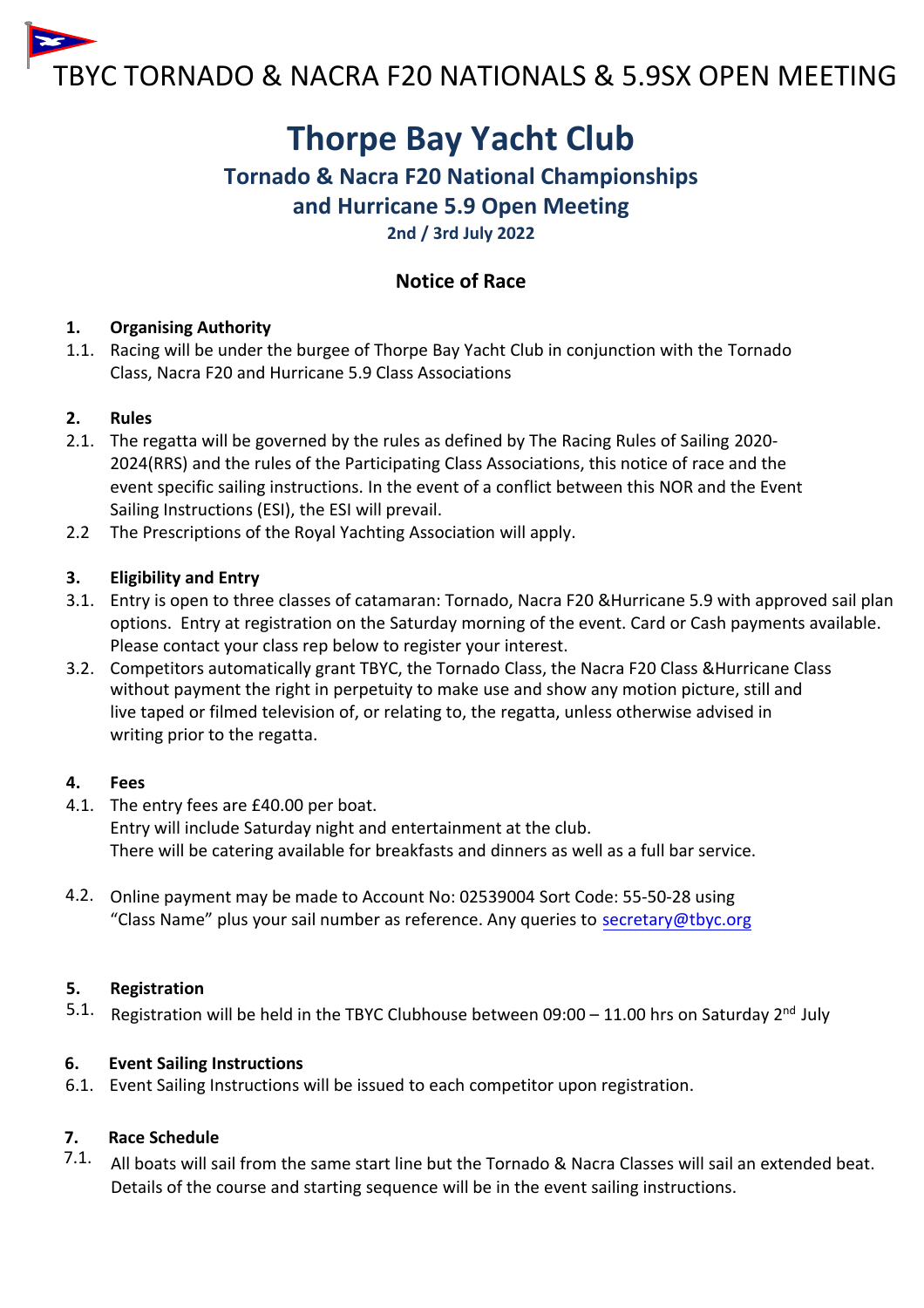

# TBYC TORNADO & NACRA F20 NATIONALS & 5.9SX OPEN MEETING

7.2. All classes will have 6 races scheduled over 2 days. The racing will take place as follows:

| Saturday 2 <sup>nd</sup> July | First Start no earlier than: | 13:30 hours   |
|-------------------------------|------------------------------|---------------|
|                               | Second Start                 | ASAP after R1 |
|                               | <b>Third Start</b>           | ASAP after R2 |
| Sunday 3rd July               | First Start no earlier than: | 14:00 hours   |
|                               | Second Start                 | ASAP after R4 |
|                               | <b>Third Start</b>           | ASAP after R5 |

- 7.3. There will be 1 discard if 6 races are sailed. A minimum of 3 races will constitute a series.
- 7.4. All races will be held in the Thames Estuary, the racing area being defined between the Mulberry Harbour (Phoenix Wreck) to the east and Southend Pier to the west. Competitors should ensure they allow sufficient time to reach the committee boat starting the race.
- 7.5. A windward-leeward course will be used for the series and will be outlined in appendix A of the Sailing Instructions.
- 7.6. Each day's races are scheduled to be sailed back to back.
- 7.7. A briefing will be held at 11:30 on Saturday 2<sup>nd</sup> July in the TBYC main bar area.

#### **8. Identification and Acknowledgement of Risk**

- 8.1. Each owner/competitor is entirely responsible for their boat's own safety and the safety of its crew, whether the boat is afloat or ashore, and nothing, whether in this Notice of Race or the Sailing Instructions or anywhere else, reduces this responsibility.
- 8.2. It is for each owner/competitor to decide whether the boat and its crew are fit to sail in the conditions in which it might find itself. By launching or going to sea, the owner/competitor confirms the boat is fit for those conditions and that the crew is competent to sail and compete in them.
- 8.3. Under items 8.1 and 8.2, where applicable, parents or guardians of competitors under the age of 18 years old will be required to take full responsibility for their dependents throughout the event and to sign the parental permission section of the formal event entry form.
- 8.4. Each owner/competitor is responsible for ensuring the boat is equipped and seaworthy to be able to face extremes of weather and that the crew has sufficient experience and fitness to withstand such weather. Personal Buoyancy will be worn at all times while afloat.

#### **9. Liability**

9.1. Nothing done by the organisers can reduce the responsibility of each owner/competitor nor will it make the organisers responsible for any loss, damage, death or personal injury, however it may have occurred as a result of the boat taking part in the racing. 'The Organisers' encompasses everyone helping to run the race and the event and includes the Organising Authority, The Class Associations, the Race Committee, the Race Officer, safety boats and beach masters.